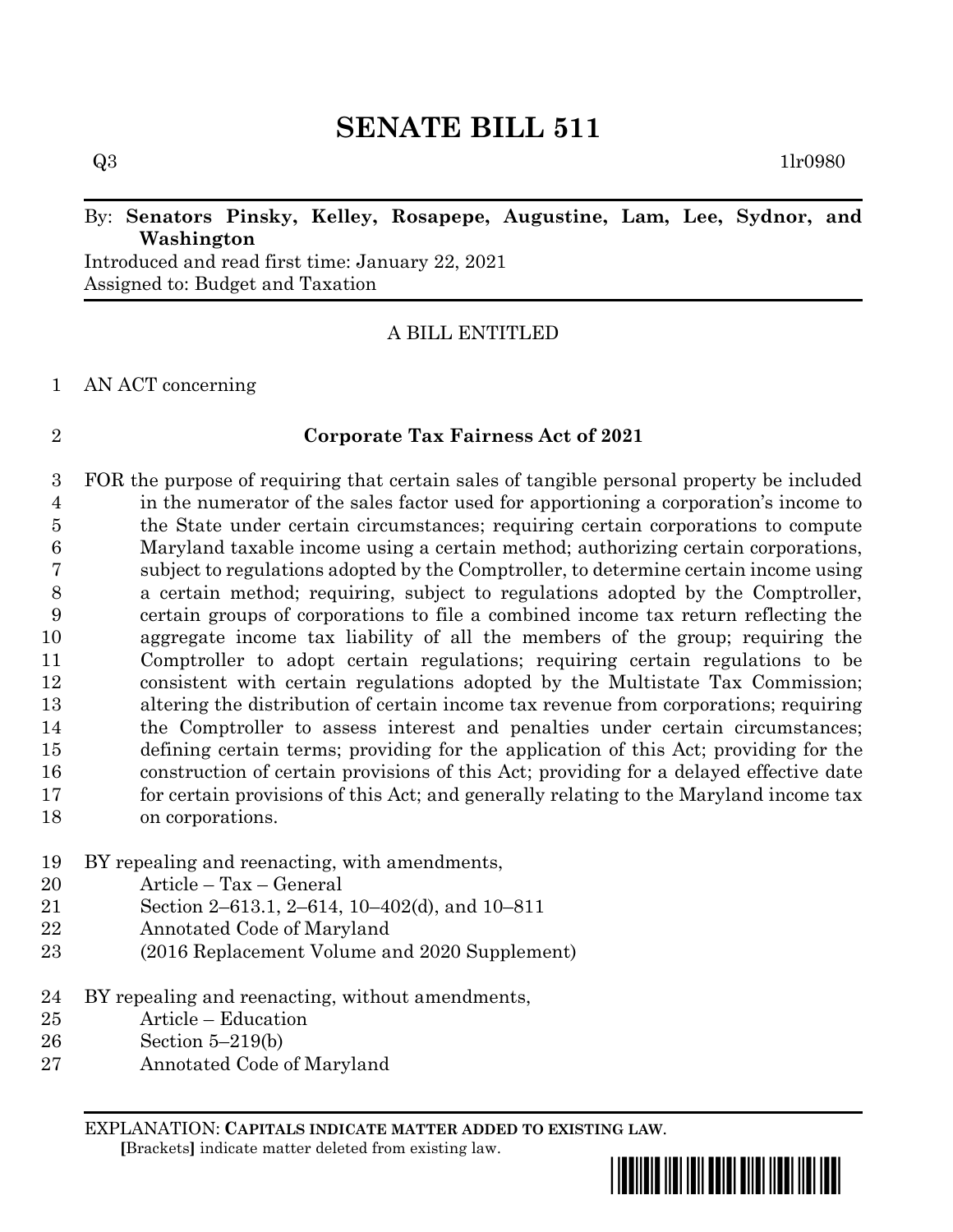|                                        | $\overline{2}$ | <b>SENATE BILL 511</b>                                                                                                                                                                                                                                                                                                                                                                                                                                |
|----------------------------------------|----------------|-------------------------------------------------------------------------------------------------------------------------------------------------------------------------------------------------------------------------------------------------------------------------------------------------------------------------------------------------------------------------------------------------------------------------------------------------------|
| 1                                      |                | (2018 Replacement Volume and 2020 Supplement)                                                                                                                                                                                                                                                                                                                                                                                                         |
| $\overline{2}$<br>3<br>4<br>5<br>6     |                | BY repealing and reenacting, with amendments,<br>Article - Education<br>Section $5-219(f)$<br>Annotated Code of Maryland<br>(2018 Replacement Volume and 2020 Supplement)                                                                                                                                                                                                                                                                             |
| 7<br>$\boldsymbol{8}$<br>9<br>10<br>11 |                | BY adding to<br>Article - Tax - General<br>Section 10-402.1<br>Annotated Code of Maryland<br>(2016 Replacement Volume and 2020 Supplement)                                                                                                                                                                                                                                                                                                            |
| 12<br>13                               |                | SECTION 1. BE IT ENACTED BY THE GENERAL ASSEMBLY OF MARYLAND,<br>That the Laws of Maryland read as follows:                                                                                                                                                                                                                                                                                                                                           |
| 14                                     |                | Article - Tax - General                                                                                                                                                                                                                                                                                                                                                                                                                               |
| 15                                     | $10 - 402.$    |                                                                                                                                                                                                                                                                                                                                                                                                                                                       |
| 16                                     |                | (d)<br>(1)<br>In this paragraph:<br>(i)                                                                                                                                                                                                                                                                                                                                                                                                               |
| 17<br>18<br>19<br>20<br>21             | $33;$ and      | "manufacturing corporation" means a domestic or foreign<br>1.<br>corporation which is primarily engaged in activities that, in accordance with the North<br>American Industrial Classification System (NAICS), United States Manual, United States<br>Office of Management and Budget, 1997 Edition, would be included in Sector 11, 31, 32, or                                                                                                       |
| 22<br>23                               |                | "manufacturing corporation" does not include a refiner, as<br>2.<br>defined in $\S$ 10–101 of the Business Regulation Article.                                                                                                                                                                                                                                                                                                                        |
| 24<br>25<br>26<br>27<br>28<br>29       | factor.        | If a manufacturing corporation carries on its trade or business<br>(ii)<br>within and outside the State and the trade or business is a unitary business, the part of the<br>corporation's Maryland modified income derived from or reasonably attributable to trade<br>or business carried on in the State shall be determined using a single sales factor<br>apportionment formula, by multiplying its Maryland modified income by 100% of the sales |
| $30\,$<br>31<br>32                     |                | In filing its tax return for each year, a manufacturing corporation<br>(iii)<br>shall certify that the NAICS Code reported on its Maryland return is consistent with that<br>reported to other government agencies.                                                                                                                                                                                                                                   |
| 33<br>34<br>35<br>36                   |                | If the Comptroller determines that a corporation has submitted<br>(iv)<br>information that incorrectly classifies the corporation as a manufacturing corporation<br>under subparagraph (i) of this paragraph, the Comptroller shall reclassify the corporation<br>in an appropriate manner.                                                                                                                                                           |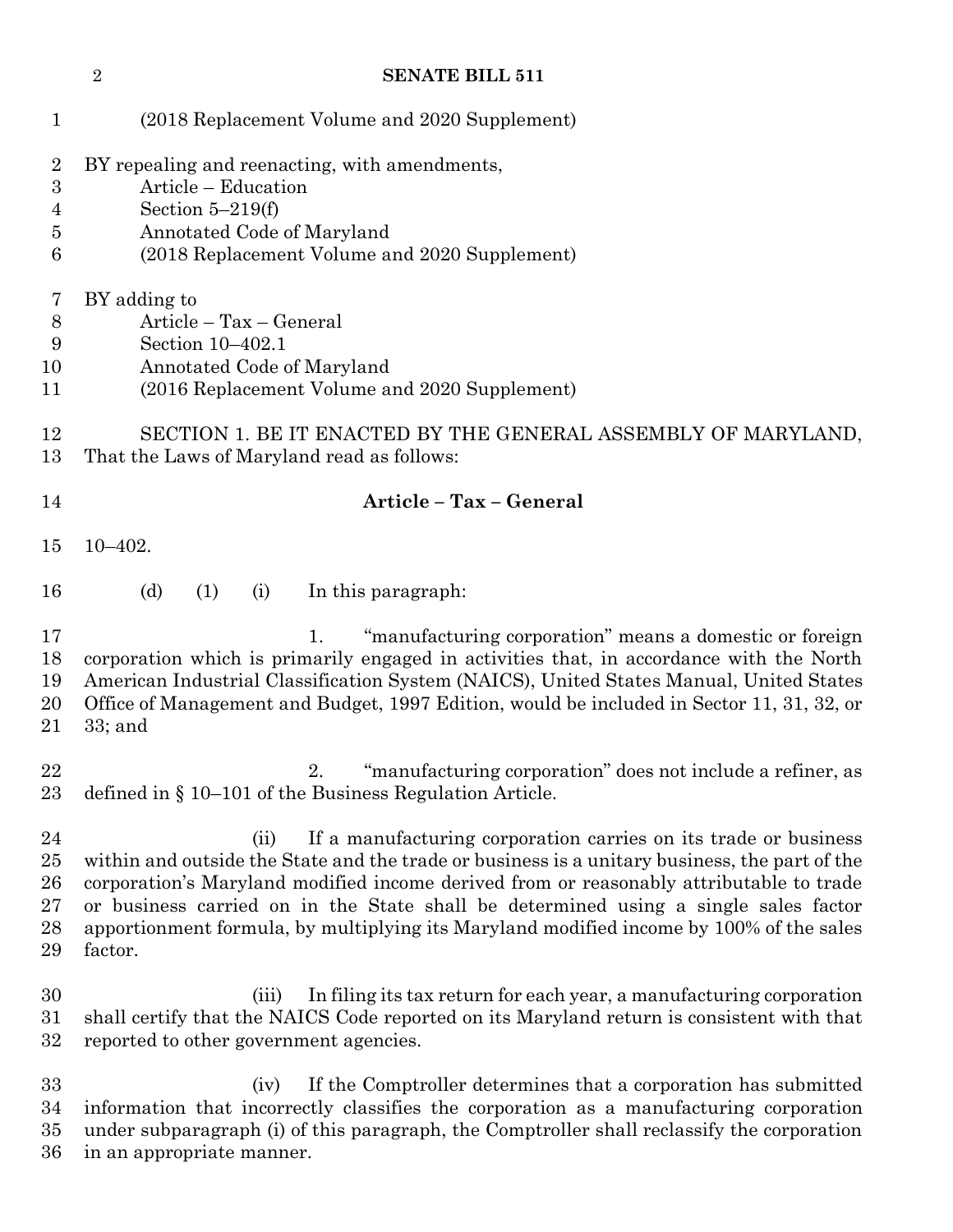| $\mathbf{1}$                                                 | Except as provided in paragraphs (1) and (3) of this subsection:<br>(2)                                                                                                                                                                                                                                                                                      |
|--------------------------------------------------------------|--------------------------------------------------------------------------------------------------------------------------------------------------------------------------------------------------------------------------------------------------------------------------------------------------------------------------------------------------------------|
| $\sqrt{2}$<br>$\sqrt{3}$<br>$\overline{4}$<br>$\overline{5}$ | for a taxable year beginning after December 31, 2017, but before<br>(i)<br>January 1, 2019, if the trade or business is a unitary business, the part of the corporation's<br>Maryland modified income derived from or reasonably attributable to trade or business<br>carried on in the State shall be determined using a 3-factor apportionment fraction:   |
| $\boldsymbol{6}$<br>$\overline{7}$                           | the numerator of which is the sum of the property factor,<br>$\mathbf{1}_{\cdot}$<br>the payroll factor, and 3 times the sales factor; and                                                                                                                                                                                                                   |
| 8                                                            | 2.<br>the denominator of which is 5;                                                                                                                                                                                                                                                                                                                         |
| $\boldsymbol{9}$<br>10<br>11<br>12                           | for a taxable year beginning after December 31, 2018, but before<br>(ii)<br>January 1, 2020, if the trade or business is a unitary business, the part of the corporation's<br>Maryland modified income derived from or reasonably attributable to trade or business<br>carried on in the State shall be determined using a 3-factor apportionment fraction:  |
| 13<br>14                                                     | the numerator of which is the sum of the property factor,<br>1.<br>the payroll factor, and 4 times the sales factor; and                                                                                                                                                                                                                                     |
| 15                                                           | 2.<br>the denominator of which is 6;                                                                                                                                                                                                                                                                                                                         |
| 16<br>17<br>18<br>19                                         | for a taxable year beginning after December 31, 2019, but before<br>(iii)<br>January 1, 2021, if the trade or business is a unitary business, the part of the corporation's<br>Maryland modified income derived from or reasonably attributable to trade or business<br>carried on in the State shall be determined using a 3-factor apportionment fraction: |
| 20<br>21                                                     | the numerator of which is the sum of the property factor,<br>1.<br>the payroll factor, and 5 times the sales factor; and                                                                                                                                                                                                                                     |
| 22                                                           | 2.<br>the denominator of which is 7;                                                                                                                                                                                                                                                                                                                         |
| 23<br>24<br>25<br>26                                         | for a taxable year beginning after December 31, 2020, but before<br>(iv)<br>January 1, 2022, if the trade or business is a unitary business, the part of the corporation's<br>Maryland modified income derived from or reasonably attributable to trade or business<br>carried on in the State shall be determined using a 3-factor apportionment fraction:  |
| 27<br>28                                                     | the numerator of which is the sum of the property factor,<br>1.<br>the payroll factor, and 6 times the sales factor; and                                                                                                                                                                                                                                     |
| 29                                                           | 2.<br>the denominator of which is 8; and                                                                                                                                                                                                                                                                                                                     |
| 30<br>31<br>32<br>33                                         | for a taxable year beginning after December 31, 2021, if the trade<br>(v)<br>or business is a unitary business, the part of the corporation's Maryland modified income<br>derived from or reasonably attributable to trade or business carried on in the State shall<br>be determined using a single sales factor apportionment formula, by multiplying its  |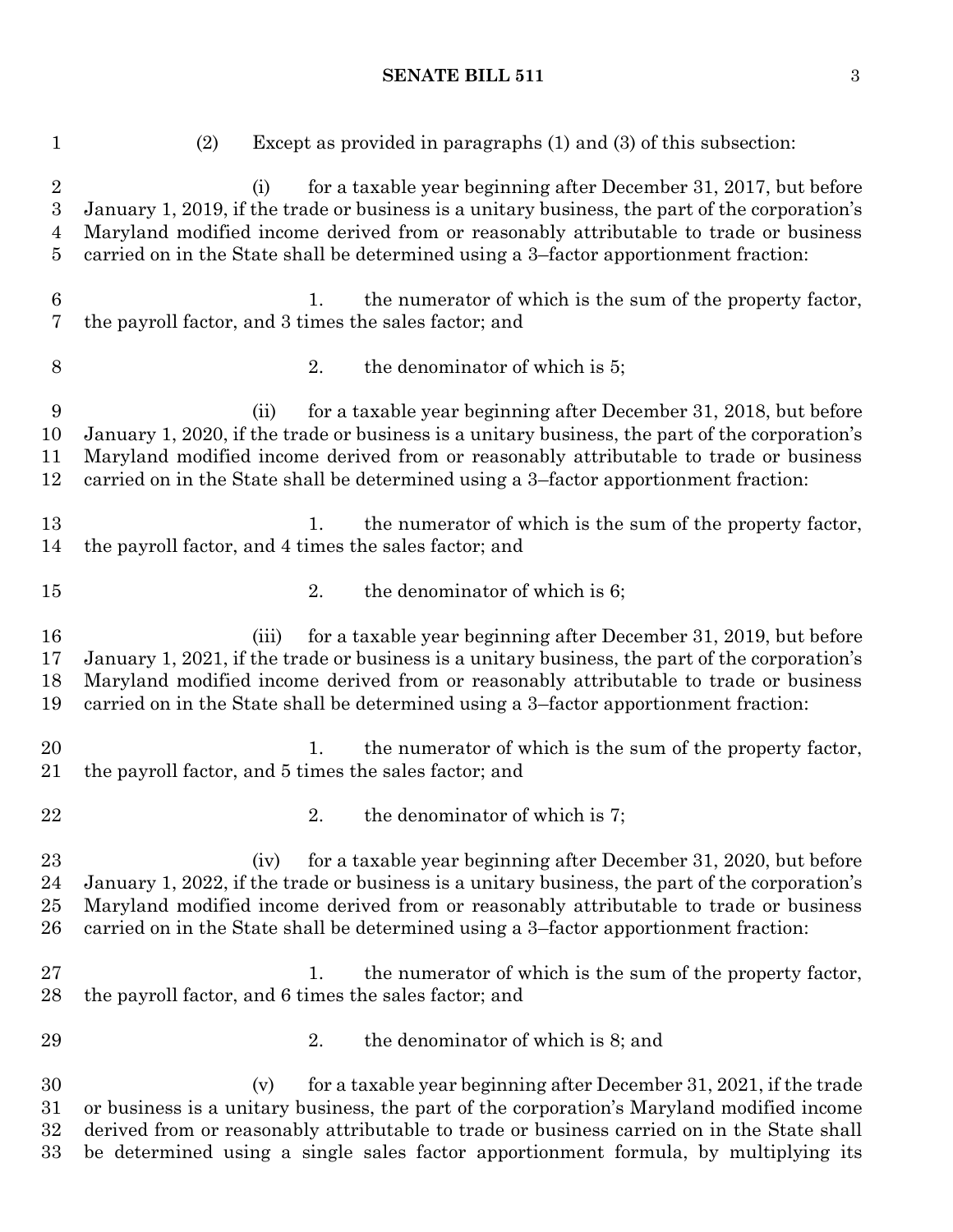Maryland modified income by 100% of the sales factor. (3) (i) Each year a worldwide headquartered company that filed a federal corporate income tax return for the taxable year may elect to calculate its Maryland modified income derived from or reasonably attributable to trade or business carried on in the State using a 3–factor apportionment fraction: 1. the numerator of which is the sum of the property factor, the payroll factor, and twice the sales factor; and 2. the denominator of which is 4. (ii) To determine under subparagraph (i) of this paragraph the Maryland modified income of a corporation or group of corporations that is a worldwide headquartered company that filed a federal corporate income tax return for the taxable year, gross income from intangible investments, including dividends, interest, royalties, and capital gains from the sale of intangible property, shall be included in the calculation of the numerator based on the average of the property and payroll factors. (4) The property factor under paragraphs (2) and (3) of this subsection shall include: (i) rented and owned real property; and (ii) tangible personal property located in the State and used in the trade or business. **(5) (I) SALES OF TANGIBLE PERSONAL PROPERTY SHALL BE INCLUDED IN THE NUMERATOR OF THE SALES FACTOR UNDER PARAGRAPH (1), (2), OR (3) OF THIS SUBSECTION IF: 1. THE PROPERTY IS DELIVERED OR SHIPPED TO A PURCHASER WITHIN THE STATE, REGARDLESS OF THE FREE ON BOARD (F.O.B.) POINT OR OTHER CONDITIONS OF THE SALE; OR 2. THE PROPERTY IS SHIPPED FROM AN OFFICE, A STORE, A WAREHOUSE, A FACTORY, OR ANY OTHER PLACE OF STORAGE IN THE STATE AND THE CORPORATION IS NOT TAXABLE IN THE STATE OF THE PURCHASER. (II) FOR PURPOSES OF SUBPARAGRAPH (I) OF THIS PARAGRAPH, A CORPORATION IS TAXABLE IN A STATE IF:**

 **1. IN THAT STATE THE CORPORATION IS SUBJECT TO A NET INCOME TAX, FRANCHISE TAX MEASURED BY NET INCOME, FRANCHISE TAX FOR THE PRIVILEGE OF DOING BUSINESS, OR CORPORATE STOCK TAX; OR**

### **SENATE BILL 511**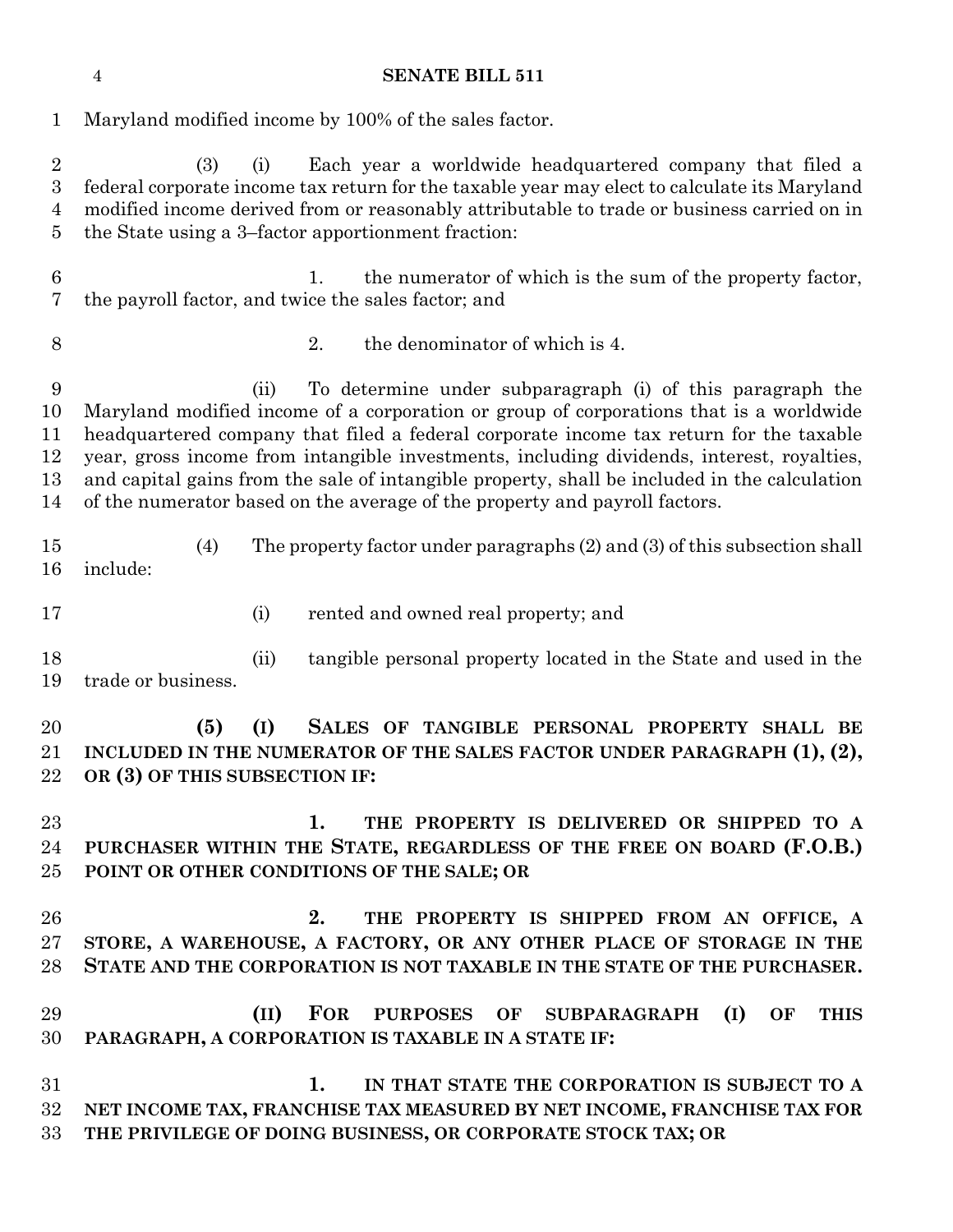| $\mathbf 1$<br>$\boldsymbol{2}$<br>3 | 2.<br>THAT STATE HAS JURISDICTION TO SUBJECT THE<br>TAXPAYER TO A NET INCOME TAX, REGARDLESS OF WHETHER, IN FACT, THE STATE<br><b>IMPOSES A TAX.</b>                                                                                                                                                                                                                                                     |
|--------------------------------------|----------------------------------------------------------------------------------------------------------------------------------------------------------------------------------------------------------------------------------------------------------------------------------------------------------------------------------------------------------------------------------------------------------|
| $\overline{4}$<br>$\overline{5}$     | SECTION 2. AND BE IT FURTHER ENACTED, That the Laws of Maryland read<br>as follows:                                                                                                                                                                                                                                                                                                                      |
| $6\phantom{.}6$                      | <b>Article - Education</b>                                                                                                                                                                                                                                                                                                                                                                               |
| 7                                    | $5 - 219.$                                                                                                                                                                                                                                                                                                                                                                                               |
| 8                                    | There is The Blueprint for Maryland's Future Fund.<br>(b)                                                                                                                                                                                                                                                                                                                                                |
| 9                                    | The Fund consists of:<br>(f)                                                                                                                                                                                                                                                                                                                                                                             |
| 10<br>11                             | Revenue distributed to the Fund under $\S$ 2-605.1, 2-613.1, and<br>(1)<br>$2-1303$ of the Tax – General Article;                                                                                                                                                                                                                                                                                        |
| 12                                   | (2)<br>Money appropriated in the State budget for the Fund; and                                                                                                                                                                                                                                                                                                                                          |
| 13<br>14                             | (3)<br>Any other money from any other source accepted for the benefit of the<br>Fund.                                                                                                                                                                                                                                                                                                                    |
| 15                                   | Article - Tax - General                                                                                                                                                                                                                                                                                                                                                                                  |
| 16                                   | $2 - 613.1.$                                                                                                                                                                                                                                                                                                                                                                                             |
| 17<br>18                             | After making the distribution required under $\S$ 2-613 of this subtitle, of the<br>remaining income tax revenue from corporations, the Comptroller shall distribute:                                                                                                                                                                                                                                    |
| 19<br>20                             | [6%] <b>5.5%</b> to the Higher Education Investment Fund established under<br>(1)<br>§ 15–106.6 of the Education Article; and                                                                                                                                                                                                                                                                            |
| 21<br>22<br>23                       | [9.15% to the General Fund] 7.6% TO THE BLUEPRINT FOR<br>(2)<br>MARYLAND'S FUTURE FUND ESTABLISHED UNDER § 5-219 OF THE EDUCATION<br>ARTICLE.                                                                                                                                                                                                                                                            |
| 24                                   | $2 - 614.$                                                                                                                                                                                                                                                                                                                                                                                               |
| 25<br>26<br>27<br>28<br>29           | Except as provided in paragraph $(2)$ of this subsection, after <b>AFTER</b><br>$\left[ (1) \right]$<br>(a)<br>making the distributions required under $\S$ 2-613 and 2-613.1 of this subtitle, the<br>Comptroller shall distribute monthly [17.2%] 15.5% of the remaining income tax revenue<br>from corporations to a special fund to be distributed as provided in subsection (b) of this<br>section. |
| 30                                   | (2)<br>The percent of the remaining income tax revenue from corporations                                                                                                                                                                                                                                                                                                                                 |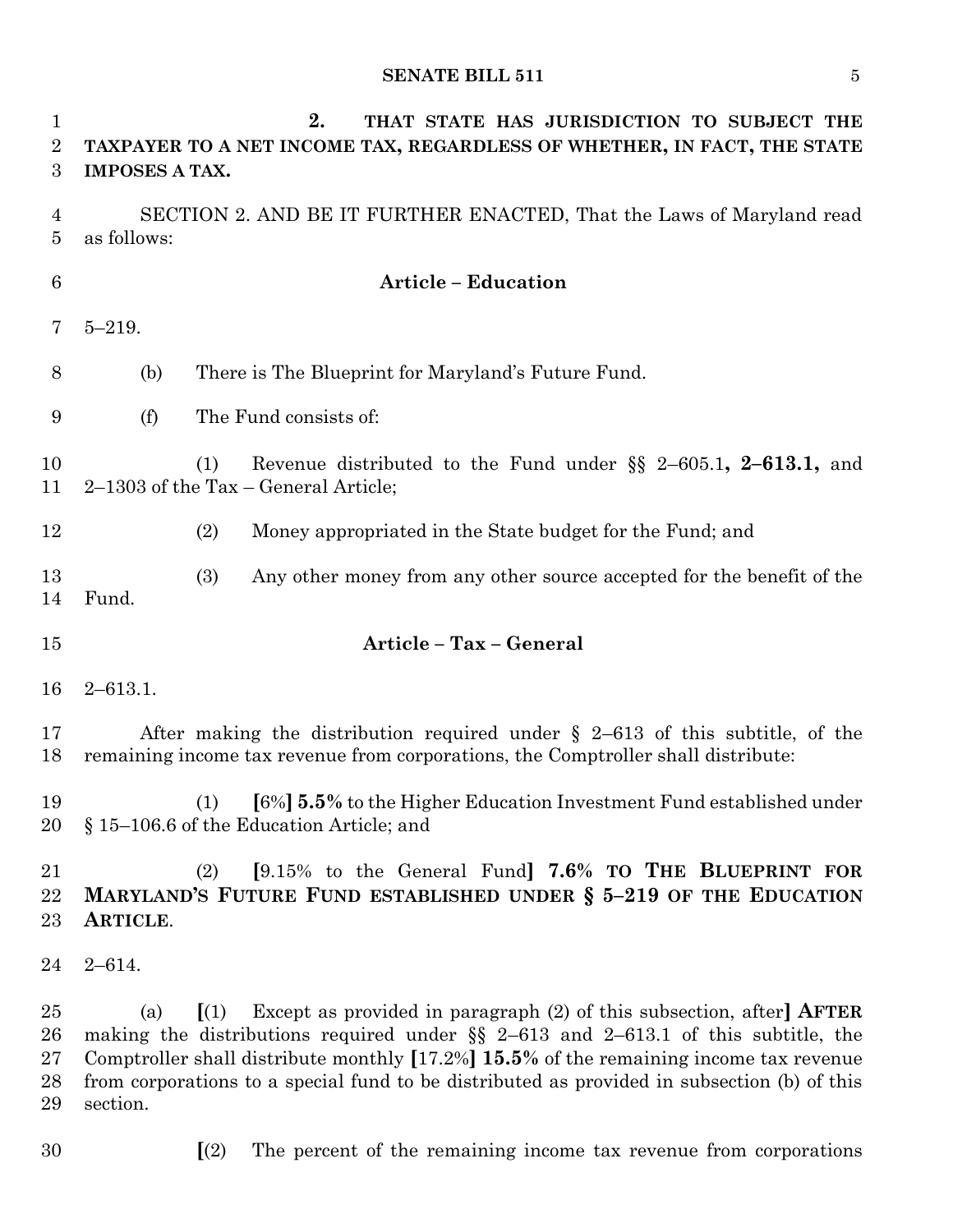## **SENATE BILL 511**

| $\mathbf{1}$<br>$\overline{2}$ | distributed to a special fund to be distributed as provided in subsection (b) of this section<br>shall be:                                                                                                                                                                             |
|--------------------------------|----------------------------------------------------------------------------------------------------------------------------------------------------------------------------------------------------------------------------------------------------------------------------------------|
| $\boldsymbol{3}$               | 24% for the fiscal year beginning July 1, 2011;<br>(i)                                                                                                                                                                                                                                 |
| $\overline{4}$                 | 9.5% for the fiscal year beginning July 1, 2012; and<br>(ii)                                                                                                                                                                                                                           |
| $\overline{5}$<br>$\,6$        | (iii)<br>19.5% for each fiscal year beginning on or after July 1, 2013, but<br>before July 1, 2016.                                                                                                                                                                                    |
| 7<br>8<br>9                    | Except as provided in subparagraph (ii) of this paragraph, from<br>(b)<br>(i)<br>(1)<br><b>FROM</b> the special fund, the Comptroller shall distribute an amount equal to [17.2%] 15.5%<br>of the cost to administer the income tax on corporations to an administrative cost account. |
| 10<br>11                       | The percent of the cost to administer the income tax on<br>(iii)<br>corporations that is distributed to an administrative cost account shall be:                                                                                                                                       |
| 12                             | 1.<br>24% for the fiscal year beginning July 1, 2011;                                                                                                                                                                                                                                  |
| 13                             | 2.<br>9.5% for the fiscal year beginning July 1, 2012; and                                                                                                                                                                                                                             |
| 14<br>15                       | 3.<br>19.5% for each fiscal year beginning on or after July 1,<br>2013, but before July 1, 2016.                                                                                                                                                                                       |
| 16<br>17<br>18                 | After making the distribution required under paragraph (1) of this<br>(2)<br>subsection, the Comptroller shall distribute the balance in the special fund to the Gasoline<br>and Motor Vehicle Revenue Account in the Transportation Trust Fund.                                       |
| 19                             | $10 - 402.1.$                                                                                                                                                                                                                                                                          |
| 20                             | (1)<br>(A)<br>IN THIS SECTION THE FOLLOWING WORDS HAVE THE MEANINGS<br>21 INDICATED.                                                                                                                                                                                                   |
| 22                             | "COMBINED GROUP" MEANS A GROUP OF CORPORATIONS:<br>(2)                                                                                                                                                                                                                                 |
| 23                             | (I)<br>THAT IS ENGAGED IN A UNITARY BUSINESS;                                                                                                                                                                                                                                          |
| 24                             | (II) IN WHICH MORE THAN 50% OF THE VOTING STOCK OF EACH                                                                                                                                                                                                                                |
| 25                             | MEMBER IS DIRECTLY OR INDIRECTLY OWNED BY:                                                                                                                                                                                                                                             |
| 26                             | A COMMON OWNER OR COMMON OWNERS, EITHER<br>1.                                                                                                                                                                                                                                          |
| $27\,$                         | CORPORATE OR NONCORPORATE; OR                                                                                                                                                                                                                                                          |
| 28<br>29                       | 2.<br>ONE OR MORE MEMBER CORPORATIONS OF THE<br>GROUP;                                                                                                                                                                                                                                 |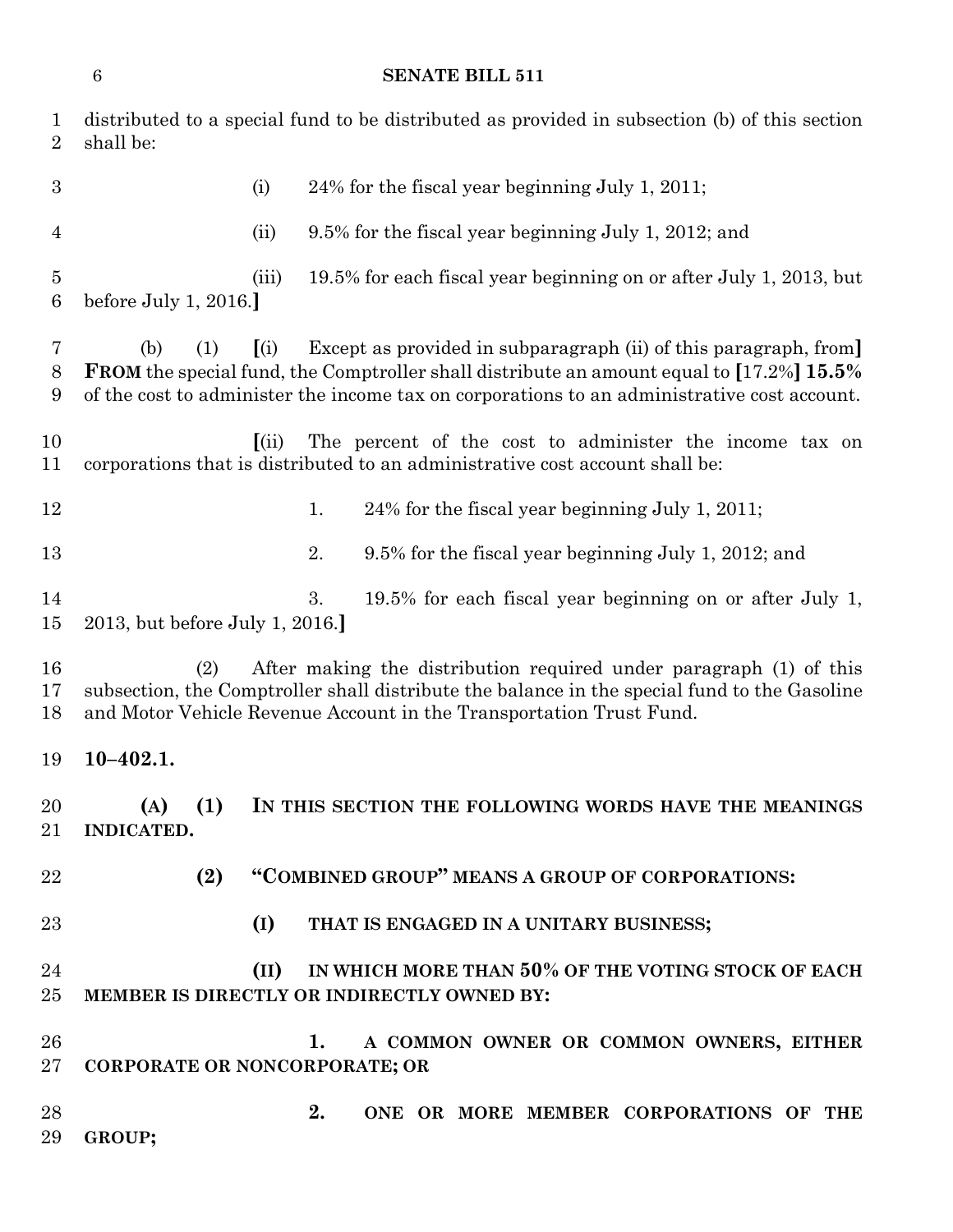**(III) THE MEMBERS OF WHICH ARE SUBJECT TO THE INCOME TAX OR WOULD BE SUBJECT TO THE INCOME TAX IF DOING BUSINESS IN THE STATE; AND**

 **(IV) CONSISTING OF ANY OTHER MEMBERS UNDER THE CIRCUMSTANCES AND TO THE EXTENT PROVIDED IN REGULATIONS ADOPTED BY THE COMPTROLLER TO PREVENT THE AVOIDANCE OF TAX OR TO REFLECT CLEARLY THE INCOME OF ANY MEMBER OF THE COMBINED GROUP FOR ANY PERIOD.**

 **(3) "COMBINED RETURN" MEANS A TAX RETURN FOR THE COMBINED GROUP CONTAINING INFORMATION AS PROVIDED IN THIS SECTION OR OTHERWISE REQUIRED BY THE COMPTROLLER.**

 **(4) "UNITARY BUSINESS" MEANS A SINGLE ECONOMIC ENTERPRISE THAT IS MADE EITHER OF SEPARATE PARTS OF A SINGLE BUSINESS ENTITY OR OF A COMMONLY CONTROLLED GROUP OF BUSINESS ENTITIES THAT ARE SUFFICIENTLY INTERDEPENDENT, INTEGRATED, AND INTERRELATED THROUGH THEIR ACTIVITIES SO AS TO PROVIDE MUTUAL BENEFIT THAT PRODUCES A SHARING OR EXCHANGE OF VALUE AMONG THEM AND A SIGNIFICANT FLOW OF VALUE TO THE SEPARATE PARTS.**

 **(B) (1) THE TERM "UNITARY BUSINESS" SHALL BE CONSTRUED TO THE BROADEST EXTENT ALLOWED UNDER THE U.S. CONSTITUTION.**

 **(2) A BUSINESS CONDUCTED DIRECTLY OR INDIRECTLY BY ONE CORPORATION IS A UNITARY BUSINESS WITH RESPECT TO THAT PORTION OF A BUSINESS CONDUCTED BY ANOTHER CORPORATION THROUGH ITS DIRECT OR INDIRECT INTEREST IN A PARTNERSHIP IF THE REQUIREMENTS OF SUBSECTION (A)(4) OF THIS SECTION ARE SATISFIED, INCLUDING IF THERE IS SYNERGY AND AN EXCHANGE AND FLOW OF VALUE BETWEEN THE TWO PARTS OF THE BUSINESS AND THE TWO CORPORATIONS ARE MEMBERS OF THE SAME COMMONLY CONTROLLED GROUP.**

 **(3) A BUSINESS CONDUCTED BY A PARTNERSHIP SHALL BE TREATED AS CONDUCTED BY ITS PARTNERS, WHETHER DIRECTLY HELD OR INDIRECTLY HELD THROUGH A SERIES OF PARTNERSHIPS, TO THE EXTENT OF THE PARTNER'S DISTRIBUTIVE SHARE OF THE PARTNERSHIP'S INCOME, REGARDLESS OF THE PERCENTAGE OF THE PARTNER'S OWNERSHIP INTEREST OR ITS DISTRIBUTIVE OR ANY OTHER SHARE OF PARTNERSHIP INCOME.**

 **(C) (1) EXCEPT AS PROVIDED BY AND SUBJECT TO REGULATIONS ADOPTED BY THE COMPTROLLER, FOR ALL TAXABLE YEARS BEGINNING AFTER DECEMBER 31, 2021, A CORPORATION ENGAGED IN A UNITARY BUSINESS SHALL FILE A COMBINED RETURN, REPORTING AND PAYING TAX ON WORLDWIDE TAXABLE INCOME AS A COMBINED GROUP, REFLECTING THE AGGREGATE INCOME TAX LIABILITY OF ALL MEMBERS OF THE COMBINED GROUP THAT ARE ENGAGED IN A**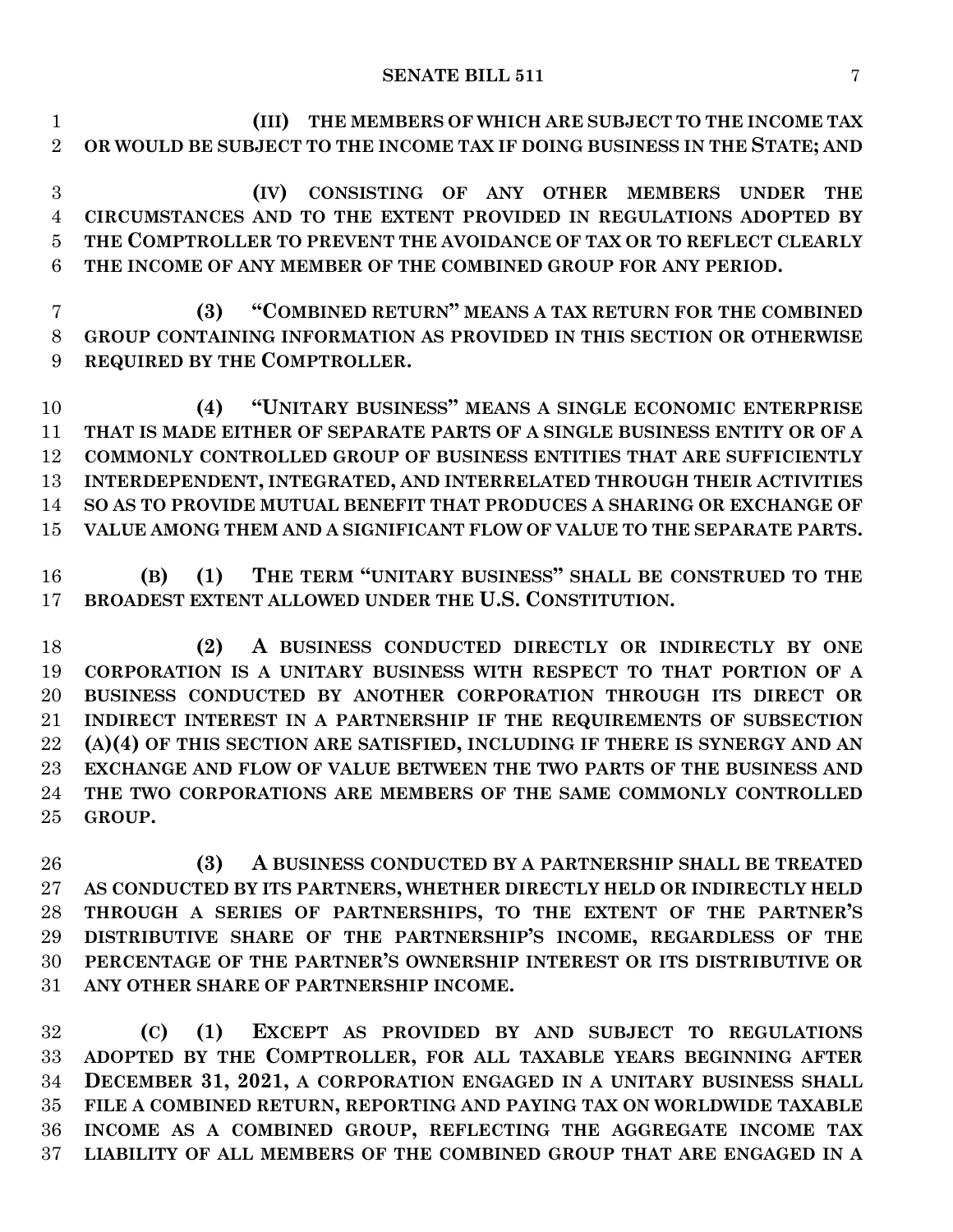**UNITARY BUSINESS.**

 **(2) THE TAXABLE INCOME OF A CORPORATION REQUIRED TO FILE UNDER § 10–811(A)(2) OF THIS TITLE IS EQUAL TO THE COMBINED GROUP'S MARYLAND MODIFIED INCOME AS ADJUSTED UNDER SUBSECTION (D)(3) OF THIS SECTION.**

 **(D) (1) THE MARYLAND MODIFIED INCOME OF THE COMBINED GROUP EQUALS THE PRODUCT OF:**

 **(I) THE COMBINED GROUP'S APPORTIONABLE MARYLAND MODIFIED INCOME, AS DETERMINED UNDER PARAGRAPH (2) OF THIS SUBSECTION AND ADJUSTED UNDER PARAGRAPH (3) OF THIS SUBSECTION; AND**

 **(II) THE COMBINED GROUP'S MARYLAND APPORTIONMENT FACTOR, AS DETERMINED UNDER PARAGRAPH (4) OF THIS SUBSECTION.**

 **(2) (I) SUBJECT TO SUBPARAGRAPHS (II) THROUGH (IV) OF THIS PARAGRAPH, THE APPORTIONABLE MARYLAND MODIFIED INCOME OF THE COMBINED GROUP EQUALS THE SUM OF THE CORPORATION AND EACH MEMBER'S MARYLAND MODIFIED INCOME.**

 **(II) 1. SUBJECT TO SUBSUBPARAGRAPH 2 OF THIS SUBPARAGRAPH, FOR ANY MEMBER INCORPORATED IN THE UNITED STATES OR INCLUDED IN A CONSOLIDATED FEDERAL CORPORATE INCOME TAX RETURN, THE INCOME TO BE INCLUDED IN THE TOTAL APPORTIONABLE INCOME OF THE COMBINED GROUP IS THE MARYLAND MODIFIED INCOME AS CALCULATED UNDER § 10–304 OF THIS TITLE.**

 **2. THE INCOME OF EACH MEMBER SHALL BE CALCULATED ON A SEPARATE RETURN BASIS AS IF THE MEMBER WERE NOT CONSOLIDATED FOR FEDERAL INCOME TAX PURPOSES.**

 **(III) 1. FOR ANY MEMBER NOT INCLUDED UNDER SUBPARAGRAPH (II) OF THIS PARAGRAPH, THE INCOME TO BE INCLUDED IN THE TOTAL INCOME OF THE COMBINED GROUP IS DETERMINED AS PROVIDED UNDER THIS SUBPARAGRAPH.**

 **2. A PROFIT AND LOSS STATEMENT SHALL BE PREPARED FOR EACH FOREIGN BRANCH OR CORPORATION IN THE CURRENCY IN WHICH THE BOOKS OF ACCOUNT OF THE BRANCH OR CORPORATION ARE REGULARLY MAINTAINED.**

**3. THE PROFIT AND LOSS STATEMENT SHALL BE**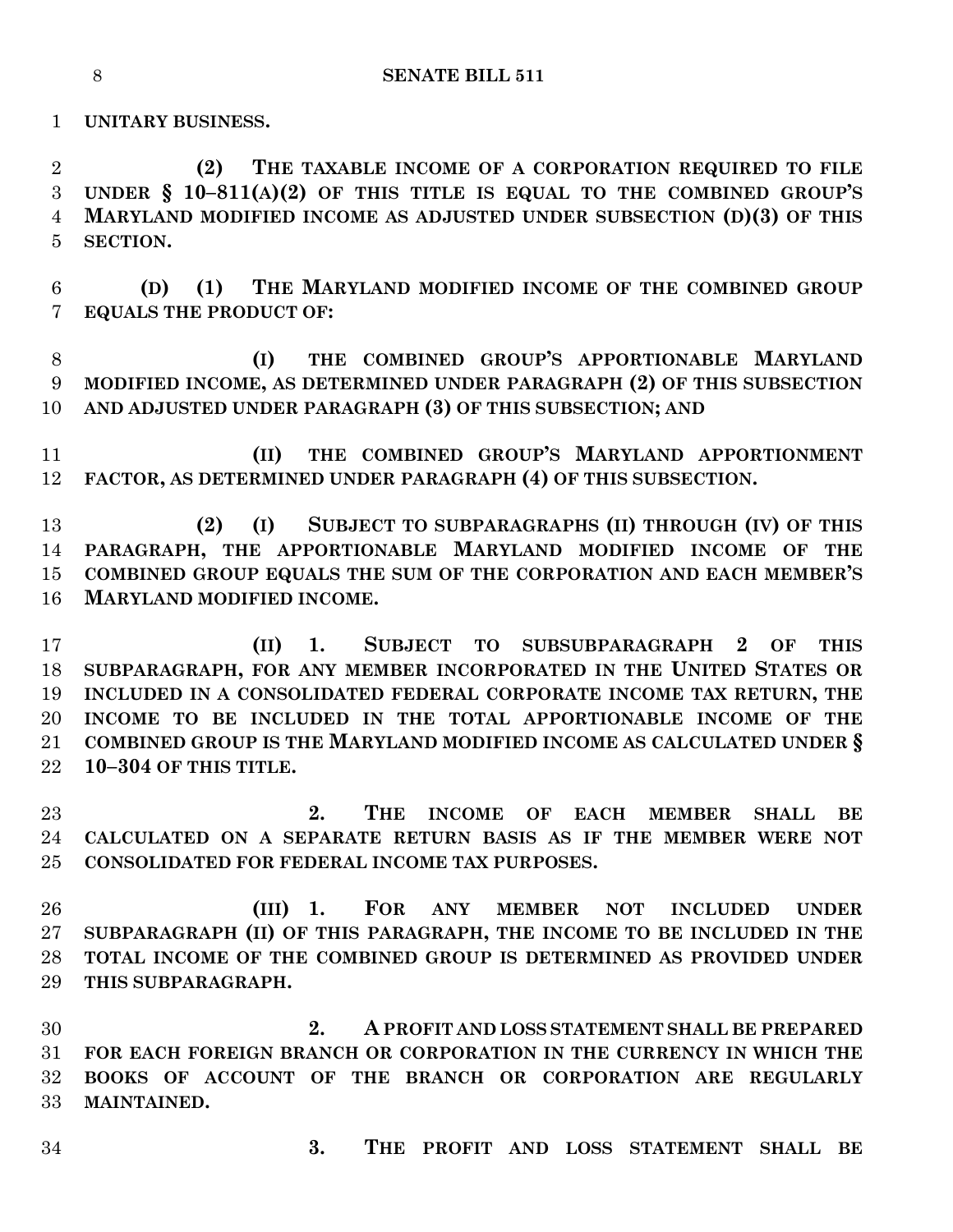**ADJUSTED TO CONFORM TO GENERALLY ACCEPTED ACCOUNTING PRINCIPLES AS ADOPTED BY THE UNITED STATES FINANCIAL ACCOUNTING STANDARDS BOARD FOR THE PREPARATION OF THE PROFIT AND LOSS STATEMENTS, EXCEPT AS MODIFIED BY REGULATION.**

 **4. EXCEPT AS OTHERWISE PROVIDED BY REGULATION, THE PROFIT AND LOSS STATEMENT OF EACH MEMBER OF THE COMBINED GROUP, AND THE APPORTIONMENT FACTORS RELATED TO EACH STATEMENT, WHETHER UNITED STATES OR FOREIGN, SHALL BE TRANSLATED INTO THE CURRENCY IN WHICH THE PARENT COMPANY MAINTAINS ITS BOOKS AND RECORDS.**

 **5. INCOME APPORTIONED TO THIS STATE SHALL BE EXPRESSED IN UNITED STATES DOLLARS.**

 **(IV) IF A UNITARY BUSINESS INCLUDES INCOME FROM A PARTNERSHIP, THE INCOME TO BE INCLUDED IN THE TOTAL INCOME OF THE COMBINED GROUP EQUALS THE DIRECT AND INDIRECT DISTRIBUTIVE SHARE OF THE PARTNERSHIP'S UNITARY BUSINESS INCOME ALLOCATED TO ANY MEMBER OF THE COMBINED GROUP.**

 **(3) THE COMBINED GROUP'S APPORTIONABLE MARYLAND MODIFIED INCOME SHALL BE ADJUSTED TO ELIMINATE INTERCOMPANY TRANSACTIONS AS DETERMINED UNDER THE INTERNAL REVENUE CODE.**

 **(4) (I) SUBJECT TO SUBPARAGRAPH (II) OF THIS PARAGRAPH, THE COMBINED GROUP'S MARYLAND APPORTIONMENT FACTOR IS A FRACTION:**

 **1. THE NUMERATOR OF WHICH IS THE SUM OF THE CORPORATION'S AND EACH MEMBER'S MARYLAND FACTORS UNDER § 10–402 OF THIS SUBTITLE; AND**

 **2. THE DENOMINATOR OF WHICH IS THE SUM OF THE CORPORATION'S AND EACH MEMBER'S FACTORS UNDER § 10–402 OF THIS SUBTITLE.**

 **(II) THE APPORTIONMENT FACTORS OF PASS–THROUGH ENTITY MEMBERS ARE INCLUDED IN THE NUMERATOR UNDER ITEM (I)1 OF THIS PARAGRAPH AND THE DENOMINATOR UNDER ITEM (I)2 OF THIS PARAGRAPH TO THE EXTENT OF THE CORPORATION'S DIRECT AND INDIRECT DISTRIBUTIVE SHARE OF THAT ENTITY.**

 **(E) (1) SUBJECT TO REGULATIONS ADOPTED BY THE COMPTROLLER, A CORPORATION THAT IS PART OF A COMBINED GROUP MAY ELECT TO DETERMINE ITS INCOME DERIVED FROM OR ATTRIBUTABLE TO TRADE OR BUSINESS IN THE STATE USING THE WATER'S EDGE METHOD AS DESCRIBED IN THIS SUBSECTION.**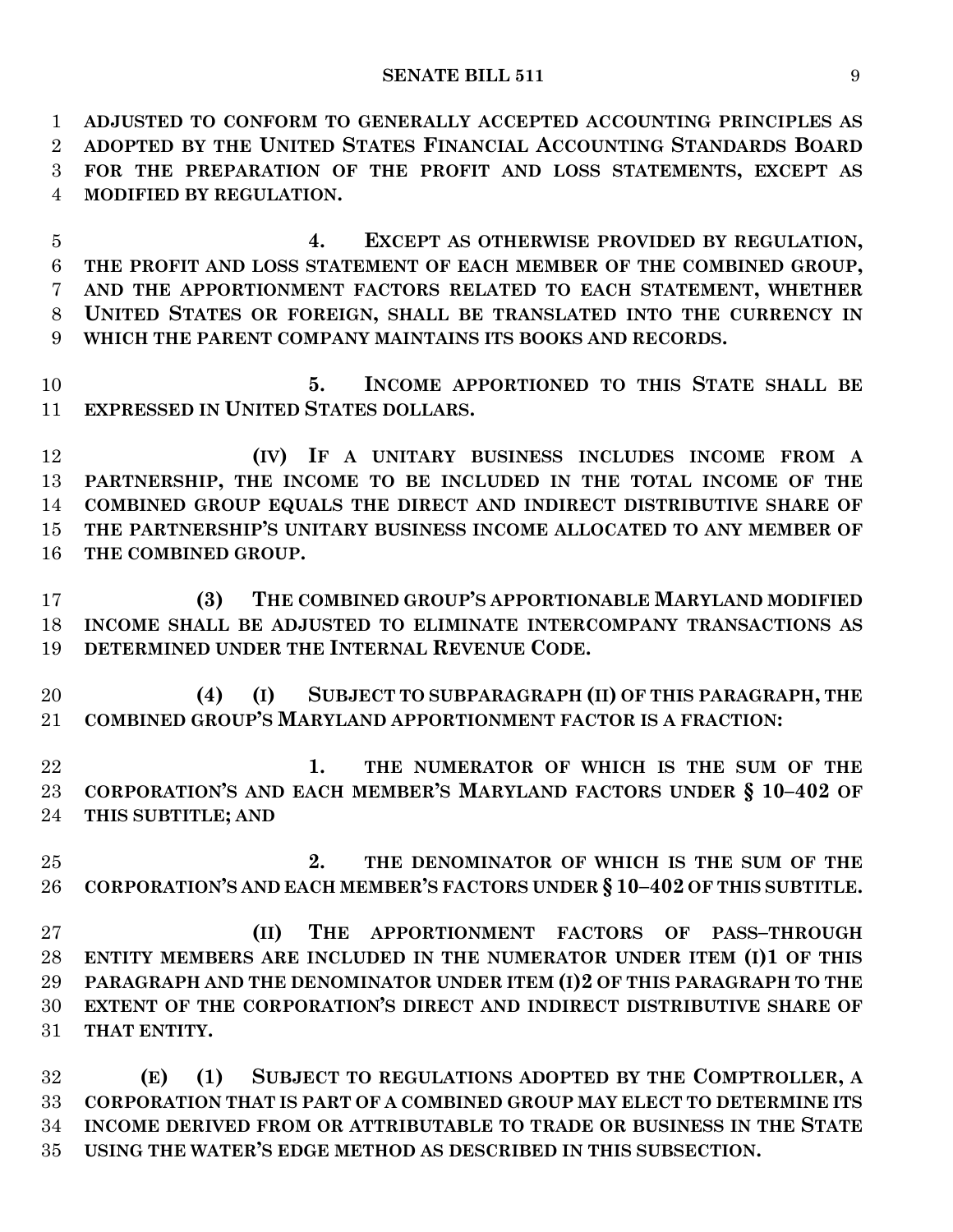**(2) UNDER THE WATER'S EDGE METHOD, THE COMBINED GROUP FOR PURPOSES OF THE COMBINED REPORTING METHOD REQUIRED UNDER THIS SECTION SHALL INCLUDE ONLY THE FOLLOWING AFFILIATED ENTITIES: (I) CORPORATIONS THAT ARE INCORPORATED IN THE UNITED STATES, EXCLUDING CORPORATIONS MAKING AN ELECTION UNDER §§ 931 THROUGH 936 OF THE INTERNAL REVENUE CODE; (II) DOMESTIC INTERNATIONAL SALES CORPORATIONS, AS DESCRIBED IN §§ 991 THROUGH 994 OF THE INTERNAL REVENUE CODE; (III) ANY CORPORATION OTHER THAN A BANK, REGARDLESS OF THE PLACE WHERE IT IS INCORPORATED, IF THE AVERAGE OF THE CORPORATION'S PROPERTY, PAYROLL, AND SALES FACTORS WITHIN THE UNITED STATES IS 20% OR MORE; (IV) EXPORT TRADE CORPORATIONS, AS DESCRIBED IN §§ 970 AND 971 OF THE INTERNAL REVENUE CODE; (V) A FOREIGN CORPORATION DERIVING GAIN OR LOSS FROM DISPOSITION OF AN INTEREST IN REAL PROPERTY IN THE UNITED STATES TO THE EXTENT RECOGNIZED UNDER § 897 OF THE INTERNAL REVENUE CODE; AND (VI) UNDER THE CIRCUMSTANCES AND TO THE EXTENT PROVIDED BY REGULATIONS THAT THE COMPTROLLER ADOPTS: 1. A CORPORATION NOT DESCRIBED IN ITEMS (I) THROUGH (V) OF THIS PARAGRAPH TO THE EXTENT OF THE CORPORATION'S INCOME DERIVED FROM OR ATTRIBUTABLE TO SOURCES WITHIN THE UNITED STATES AND THE CORPORATION'S FACTORS ASSIGNABLE TO A LOCATION WITHIN THE UNITED STATES; OR 2. AN AFFILIATED CORPORATION THAT IS A CONTROLLED FOREIGN CORPORATION, AS DEFINED IN § 957 OF THE INTERNAL REVENUE CODE. (3) THE USE OF THE WATER'S EDGE METHOD IS SUBJECT TO THE TERMS AND CONDITIONS THAT THE COMPTROLLER REQUIRES BY REGULATION, INCLUDING ANY CONDITIONS THAT ARE NECESSARY OR APPROPRIATE TO PREVENT THE AVOIDANCE OF TAX OR TO REFLECT CLEARLY THE INCOME FOR ANY PERIOD. (F) (1) (I) AN ELECTION TO USE THE WATER'S EDGE METHOD IN** 

**ACCORDANCE WITH SUBSECTION (E) OF THIS SECTION IS EFFECTIVE ONLY IF MADE**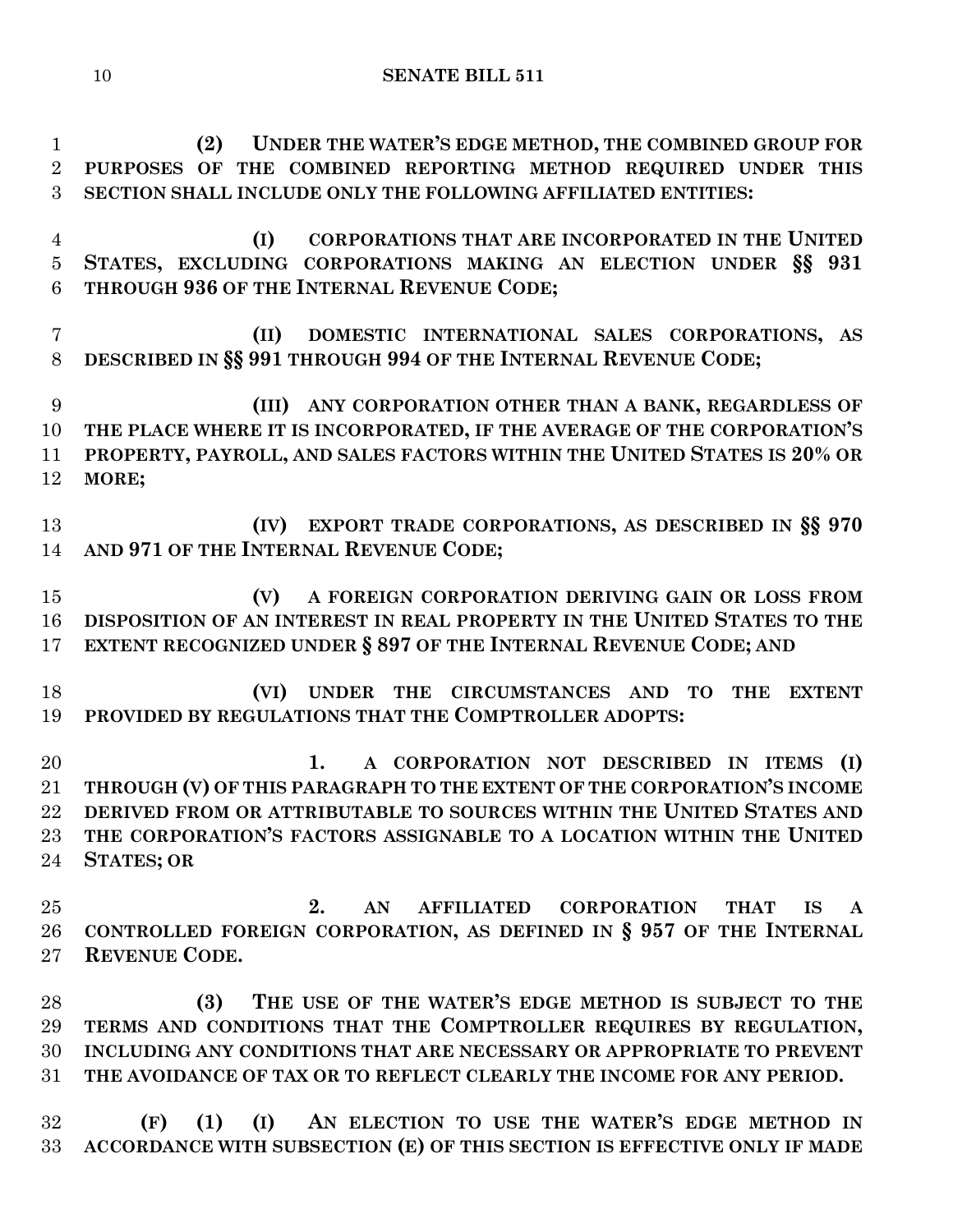**ON A TIMELY FILED, ORIGINAL RETURN FOR A TAX YEAR BY EVERY MEMBER OF THE UNITARY BUSINESS.**

 **(II) THE COMPTROLLER SHALL DEVELOP REGULATIONS GOVERNING THE IMPACT, IF ANY, ON THE SCOPE OR APPLICATION OF AN ELECTION TO USE THE WATER'S EDGE METHOD, INCLUDING TERMINATION OR DEEMED ELECTION, RESULTING FROM A CHANGE IN THE COMPOSITION OF THE UNITARY BUSINESS, THE COMBINED GROUP, THE TAXPAYER MEMBERS, OR ANY OTHER SIMILAR CHANGE.**

 **(2) AN ELECTION TO USE THE WATER'S EDGE METHOD SHALL CONSTITUTE CONSENT TO THE REASONABLE PRODUCTION OF DOCUMENTS AND TAKING OF DEPOSITIONS IN ACCORDANCE WITH THE MARYLAND RULES.**

 **(3) AT THE DISCRETION OF THE COMPTROLLER, AN ELECTION TO USE THE WATER'S EDGE METHOD MAY BE DISREGARDED IN PART OR IN WHOLE, AND THE INCOME AND APPORTIONMENT FACTORS OF ANY MEMBER OF THE TAXPAYER'S UNITARY GROUP MAY BE INCLUDED IN THE COMBINED REPORT WITHOUT REGARD TO THE PROVISIONS OF THIS SECTION, IF ANY MEMBER OF THE UNITARY GROUP FAILS TO COMPLY WITH ANY PROVISION OF THIS SECTION OR IF A PERSON OTHERWISE NOT INCLUDED IN THE WATER'S EDGE COMBINED GROUP WAS AVAILED OF A SUBSTANTIAL OBJECTIVE OF AVOIDING STATE INCOME TAX.**

 **(4) (I) SUBJECT TO SUBPARAGRAPHS (II) THROUGH (IV) OF THIS PARAGRAPH, AN ELECTION TO USE THE WATER'S EDGE METHOD IS BINDING FOR AND APPLICABLE TO THE TAXABLE YEAR IN WHICH THE ELECTION IS MADE AND ALL TAXABLE YEARS THEREAFTER FOR A PERIOD OF 10 YEARS.**

 **(II) AN ELECTION TO USE THE WATER'S EDGE METHOD MAY BE WITHDRAWN OR REINSTITUTED AFTER WITHDRAWAL, BEFORE THE EXPIRATION OF THE 10–YEAR PERIOD, ONLY ON WRITTEN REQUEST FOR REASONABLE CAUSE AND ONLY WITH THE WRITTEN PERMISSION OF THE COMPTROLLER.**

 **(III) IF THE COMPTROLLER GRANTS A WITHDRAWAL OF THE ELECTION UNDER SUBPARAGRAPH (II) OF THIS PARAGRAPH, THE COMPTROLLER SHALL IMPOSE REASONABLE CONDITIONS AS NECESSARY TO PREVENT THE EVASION OF TAX OR TO CLEARLY REFLECT INCOME FOR THE ELECTION PERIOD BEFORE OR AFTER THE WITHDRAWAL.**

 **(IV) 1. SUBJECT TO SUBSUBPARAGRAPH 2 OF THIS SUBPARAGRAPH, ON THE EXPIRATION OF THE 10–YEAR PERIOD, A TAXPAYER MAY WITHDRAW FROM THE ELECTION TO USE THE WATER'S EDGE METHOD.**

- 
- **2. THE WITHDRAWAL SHALL BE MADE IN WRITING**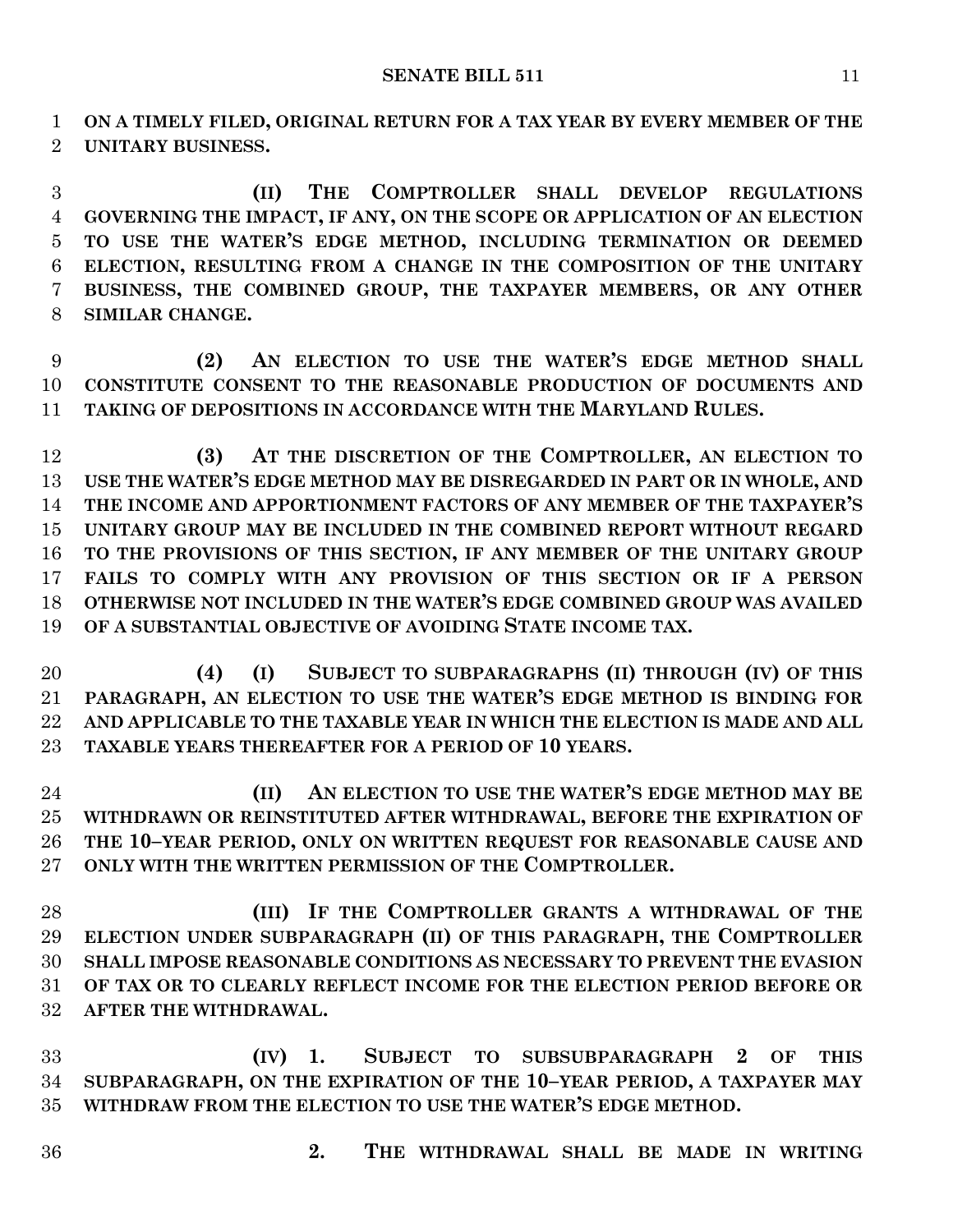**WITHIN 1 YEAR BEFORE THE EXPIRATION OF THE ELECTION AND IS BINDING FOR A PERIOD OF 10 YEARS, SUBJECT TO THE SAME CONDITIONS AS APPLIED TO THE ORIGINAL ELECTION.**

 **3. IF NO WITHDRAWAL IS PROPERLY MADE UNDER THIS SUBPARAGRAPH, THE ELECTION TO USE THE WATER'S EDGE METHOD SHALL REMAIN IN EFFECT FOR AN ADDITIONAL 10–YEAR PERIOD, SUBJECT TO THE SAME CONDITIONS AS APPLIED TO THE ORIGINAL ELECTION.**

 **(G) (1) THE COMPTROLLER SHALL ADOPT REGULATIONS THAT ARE NECESSARY AND APPROPRIATE TO CARRY OUT THIS SECTION.**

 **(2) THE REGULATIONS ADOPTED BY THE COMPTROLLER SHALL BE CONSISTENT WITH THE "PRINCIPLES FOR DETERMINING THE EXISTENCE OF A UNITARY BUSINESS" (REG. IV.1.(B)) OF THE MODEL GENERAL ALLOCATION AND APPORTIONMENT REGULATIONS, AS ADOPTED BY THE MULTISTATE TAX COMMISSION.**

10–811.

 **(A) (1) [**Each member of**] EXCEPT AS PROVIDED BY AND SUBJECT TO REGULATIONS ADOPTED BY THE COMPTROLLER,** an affiliated group of corporations **[**shall file a separate income tax return**] ENGAGED IN A UNITARY BUSINESS SHALL FILE A COMBINED INCOME TAX RETURN REFLECTING THE AGGREGATE INCOME TAX LIABILITY OF ALL THE MEMBERS OF THE AFFILIATED GROUP THAT ARE ENGAGED IN A UNITARY BUSINESS**.

 **(2) THE RETURN REQUIRED UNDER PARAGRAPH (1) OF THIS SUBSECTION SHALL INCLUDE THE INCOME AND APPORTIONMENT FACTORS DETERMINED UNDER § 10–402.1(D) AND (E) OF THIS TITLE, AND ANY OTHER INFORMATION REQUIRED BY THE COMPTROLLER, FOR ALL MEMBERS OF THE COMBINED GROUP WHEREVER LOCATED OR DOING BUSINESS.**

 **(3) (I) EXCEPT AS PROVIDED IN SUBPARAGRAPH (II) OF THIS PARAGRAPH, THE COMBINED RETURN SHALL BE FILED UNDER THE NAME AND FEDERAL EMPLOYER IDENTIFICATION NUMBER OF THE PARENT CORPORATION IF THE PARENT IS A MEMBER OF THE COMBINED GROUP.**

 **(II) IF THERE IS NO PARENT CORPORATION OR IF THE PARENT IS NOT A MEMBER OF THE COMBINED GROUP, THE MEMBERS OF THE COMBINED GROUP SHALL CHOOSE A MEMBER TO FILE THE RETURN.**

 **(III) THE FILING MEMBER UNDER SUBPARAGRAPH (I) OR (II) OF THIS PARAGRAPH SHALL CONTINUE TO FILE THE COMBINED RETURN UNLESS THE**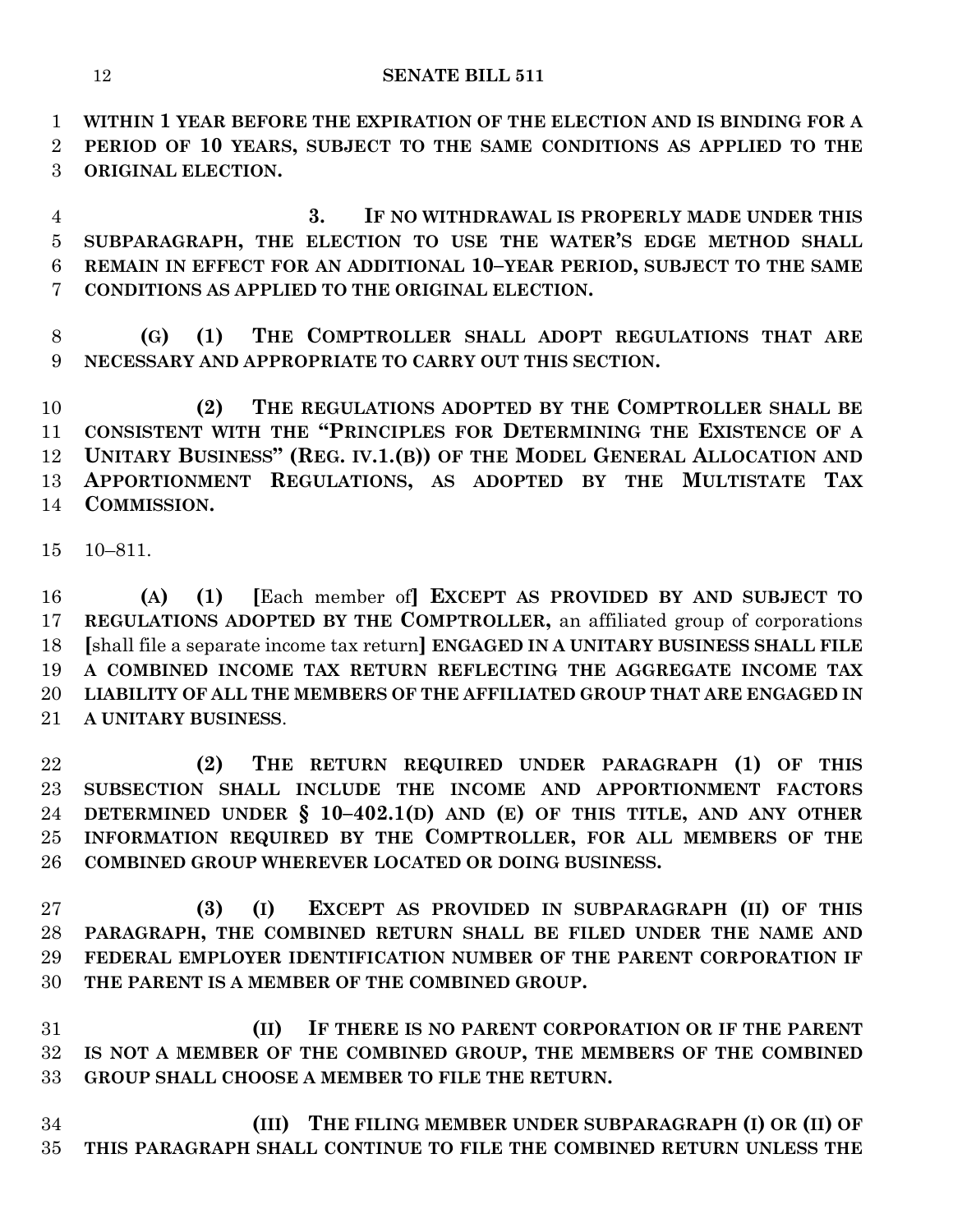**FILING MEMBER IS NO LONGER THE PARENT CORPORATION OR NO LONGER A MEMBER OF THE COMBINED GROUP.**

 **(4) THE RETURN SHALL BE SIGNED BY A RESPONSIBLE OFFICER OF THE FILING MEMBER ON BEHALF OF THE COMBINED GROUP MEMBERS.**

 **(5) MEMBERS OF THE COMBINED GROUP ARE JOINTLY AND SEVERALLY LIABLE FOR THE TAX LIABILITY OF THE COMBINED GROUP INCLUDED IN THE COMBINED RETURN.**

 **(B) (1) THE COMPTROLLER MAY, BY REGULATION, REQUIRE THAT THE COMBINED RETURN INCLUDE THE INCOME AND ASSOCIATED APPORTIONMENT FACTORS OF ENTITIES THAT ARE NOT INCLUDED IN THE COMBINED REPORT BUT THAT ARE MEMBERS OF A UNITARY BUSINESS IN ORDER TO REFLECT PROPER APPORTIONMENT OF INCOME OF THE ENTIRE UNITARY BUSINESS.**

 **(2) IF THE COMPTROLLER DETERMINES THAT THE REPORTED INCOME OR LOSS OF A TAXPAYER ENGAGED IN A UNITARY BUSINESS WITH A MEMBER NOT INCLUDED IN THE COMBINED GROUP REPRESENTS AN AVOIDANCE OR EVASION OF TAX, THE COMPTROLLER MAY, ON A CASE–BY–CASE BASIS, REQUIRE THAT ALL OR PART OF THE INCOME AND ASSOCIATED APPORTIONMENT FACTORS OF THE MEMBER BE INCLUDED IN THE TAXPAYER'S COMBINED RETURN.**

**(3) THE COMPTROLLER MAY REQUIRE:**

 **(I) THE EXCLUSION OF ONE OR MORE FACTORS, THE INCLUSION OF ONE OR MORE ADDITIONAL FACTORS, OR THE EMPLOYMENT OF ANY OTHER METHOD THAT WILL FAIRLY REPRESENT THE TAXPAYER'S BUSINESS IN THIS STATE; OR**

 **(II) THE EMPLOYMENT OF ANY OTHER METHOD TO EFFECTUATE A PROPER REFLECTION OF THE TOTAL AMOUNT OF INCOME SUBJECT TO APPORTIONMENT AND AN EQUITABLE ALLOCATION AND APPORTIONMENT OF THE COMBINED GROUP'S OR ITS MEMBERS' INCOME.**

## **(C) THE COMPTROLLER SHALL ADOPT REGULATIONS THAT ARE NECESSARY AND APPROPRIATE TO CARRY OUT THIS SECTION.**

 SECTION 3. AND BE IT FURTHER ENACTED, That, for a taxable year beginning after December 31, 2020, but before January 1, 2022, notwithstanding §§ 13–602 and 13–702 of the Tax – General Article, the Comptroller shall assess interest and penalties under §§ 13–602 and 13–702 of the Tax – General Article if a corporation pays estimated income tax for the taxable year in an amount less than 90% of the tax required to be shown on the corporation's income tax return for the taxable year.